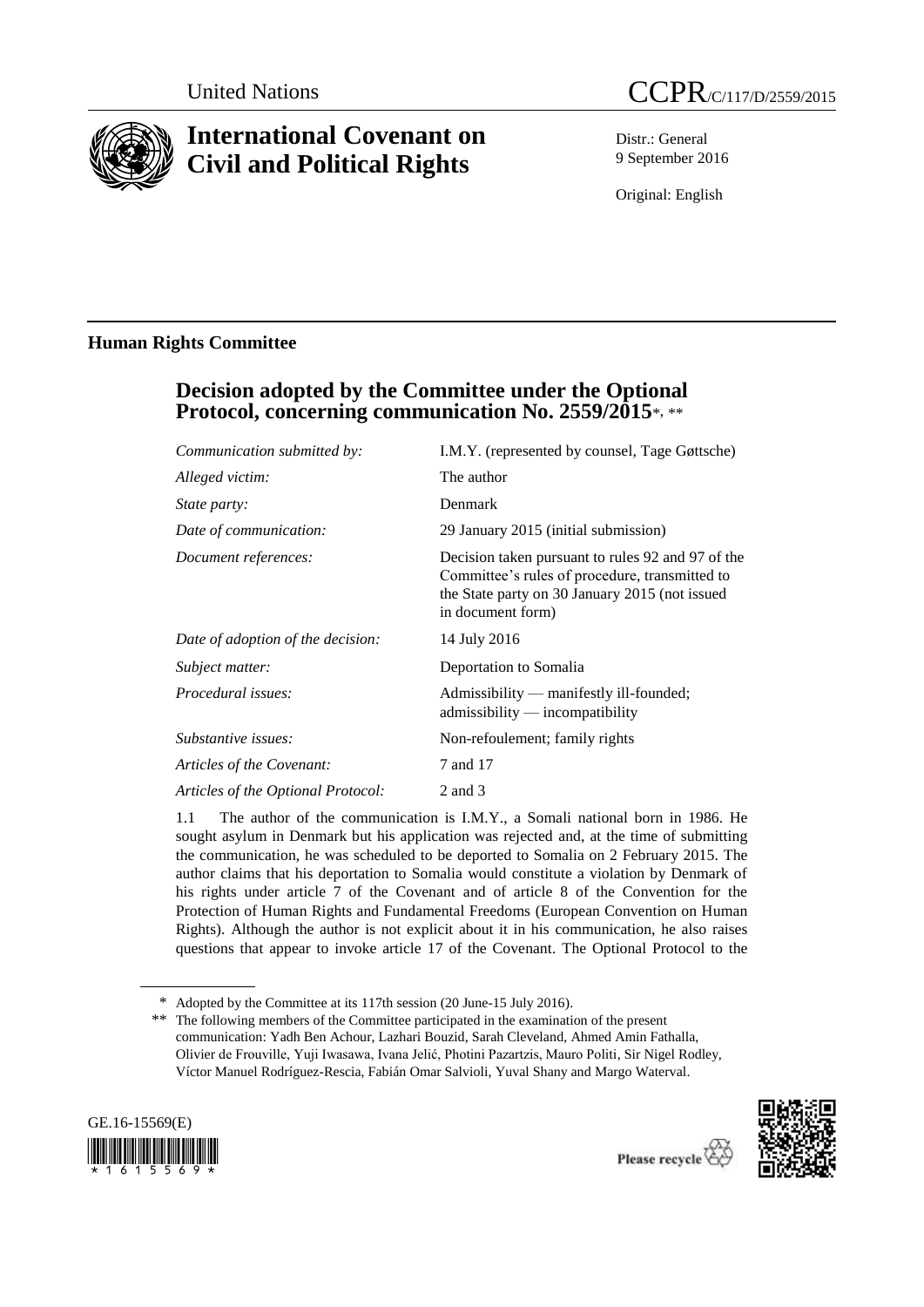Covenant entered into force for Denmark on 23 March 1976. The author is represented by counsel.

1.2 On 30 January 2015, the Special Rapporteur on new communications and interim measures, acting on behalf of the Committee, requested the State party not to deport the author to Somalia while his communication was under consideration by the Committee. On 3 February 2015, the Refugee Appeals Board suspended the time limit for the author's departure from Denmark until further notice, in accordance with the Committee's request.

### **The facts as presented by the author**

2.1 The author arrived in Denmark in 1992 with his mother when he was 6 years old. He was granted a residence permit.

2.2 In August 2001, his mother decided to move the family back to Somalia. She returned to Denmark in July 2003, however, and became a Danish citizen. When she returned to Denmark, she was carrying the author's passport, which was taken by the Danish authorities. The author wanted to return to Denmark because all his siblings were there, but he was unable to travel because of the missing passport. For this reason, he lived with his uncle in Galkayo, Somalia, for five years.

2.3 The author left Somalia in 2010, after members of the militant group Al-Shabaab contacted him and asked him to join the group. The author submits that refusing recruitment by Al-Shabaab means risking death and, since he did not want to join the group, he had to escape from the country as fast as possible for fear of getting killed. The author submits that he left Somalia illegally through Ethiopia, where he stayed until he travelled to Denmark without valid travel documents. He arrived in Denmark on 15 February 2013 and applied for residence and asylum.

2.4 On 26 June 2014, the Refugee Appeals Board refused to reopen his case. Instead, the case was returned to the Danish Immigration Service for an additional review, because there was new information regarding his fear of Al-Shabaab. On 11 November 2014, the Service refused to grant to the author a residence permit pursuant to the Danish Aliens Act. On 14 January 2015, the Board rejected the author's claim for asylum and protection.

2.5 On 16 January 2015, the Ministry of Justice decided to reject the author's application for a humanitarian residence permit pursuant to the Aliens Act, section 9 (b) (1).

2.6 The author maintains that all domestic remedies have been exhausted and that no complaint has been submitted before any other international body.

#### **The complaint**

3.1 The author submits that he should not be returned to Somalia as there is a real risk that he will be killed by Al-Shabaab elements. He also submits that several of his friends have been killed by Al-Shabaab for not cooperating; two of his friends were killed in 2013 and another in 2012 because they did not leave Somalia in time. The author further submits that the Office of the United Nations High Commissioner for Refugees (UNHCR), in its 17 June 2014 assessment entitled "UNHCR position on returns to Southern and Central Somalia",<sup>1</sup> urged States to refrain from forcibly returning any person to areas of Southern and Central Somalia affected by military action and/or ensuing displacement. Although the town where the author lived is under the control of the State, Al-Shabaab has terrorized the inhabitants of that town and its surroundings, especially at night. <sup>2</sup> The author maintains that

<sup>1</sup> Available from www.refworld.org/docid/53a04d044.html.

<sup>2</sup> The author refers to the article entitled "*5 Somali troops, 7 al-Shabaab fighters killed in Baidoa attack*" (2 January 2015). Available from http://allafrica.com/stories/201501030132.html.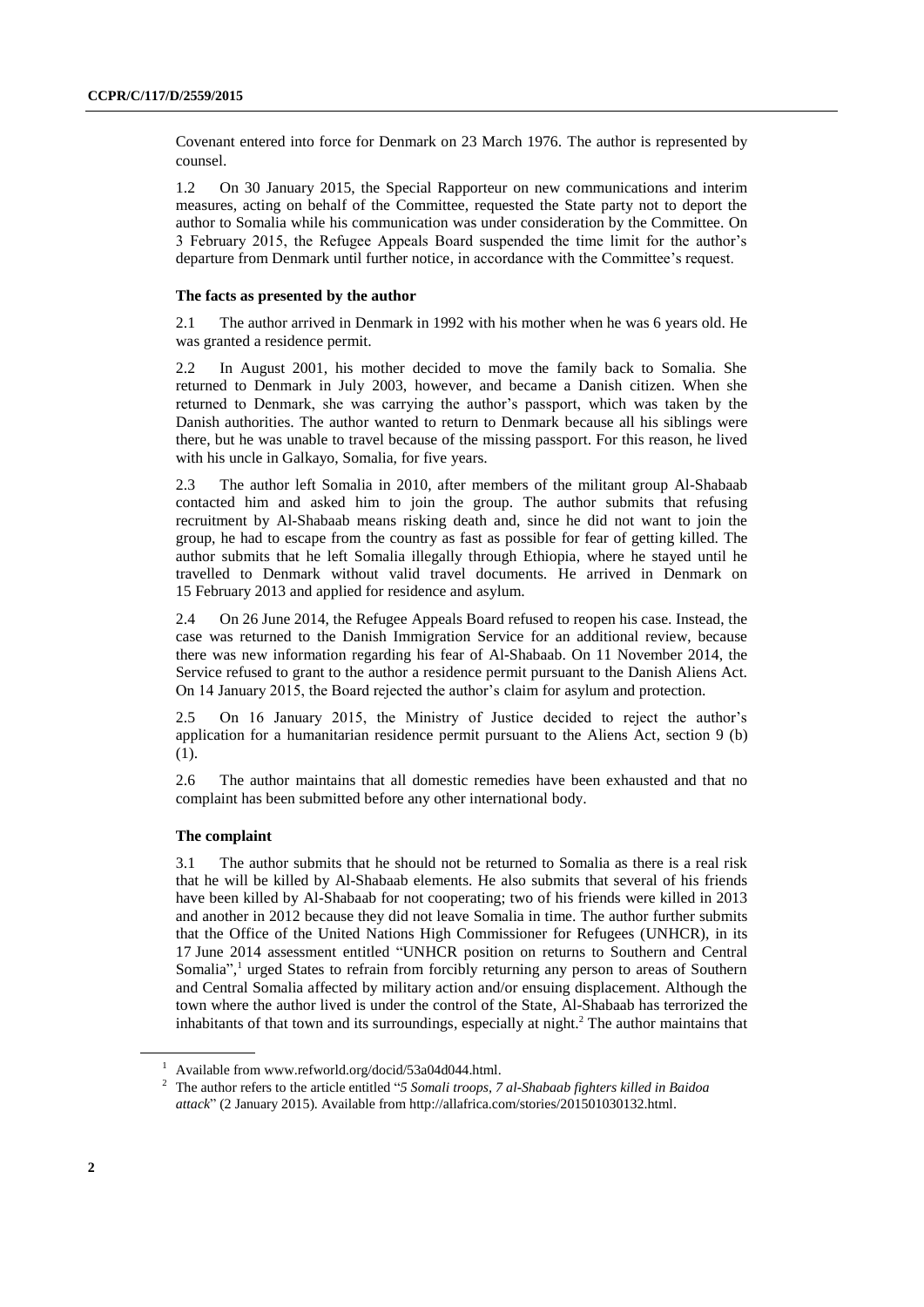Al-Shabaab has increasingly been targeting civilians and that people who live in areas under its control face widespread and grave human rights abuses.<sup>3</sup> The author, therefore, argues that his deportation would violate his rights under article 7 of the Covenant and article 3 of the European Convention on Human Rights.

3.2 The author submits that he is closely attached to the State party, that he grew up there, that his mother, father and eight siblings live there and that he fled to Denmark in order to be reunited with his family. He also submits that his deportation would violate his family life, protected under article 8 of the European Convention on Human Rights.

## **State party's observations on admissibility and the merits**

4.1 In its observations dated 14 July 2015, the State party submits that the communication should be considered inadmissible. Should the Committee find the communication admissible, the Government submits that article 7 of the Convention would not be violated should the author be returned to Somalia.

4.2 The State party confirmed that the author, a Somali national born on 19 December 1986, entered its territory on 17 December 1992 together with his mother and his siblings. On 14 May 1993, the author was granted de facto residence under section 7 (2) of the Aliens Act then in force, as the accompanying child of his mother. On 8 August 2001, the author repatriated to Somalia together with his mother and six siblings. On 26 July 2003, the author's mother re-entered the State party without the author, who remained in Somalia. On 29 March 2011, the author's father forwarded a letter to the Embassy of Denmark in Addis Ababa, in which he wrote that the author was in Ethiopia and wanted to return to Denmark. On 19 May 2011, the author submitted an application to the Embassy of Denmark in Addis Ababa requesting that his residence permit be deemed not to have lapsed. On 28 September 2011, the Danish Immigration Service decided that the applicant's residence permit had lapsed. On 12 July 2012, the author submitted a new application to the Service requesting that his residence permit be deemed not to have lapsed. The Service considered the application to be an appeal against its decision of 28 September 2011 and forwarded the appeal to the Refugee Appeals Board.

4.3 On 15 February 2013, the author re-entered Denmark without valid travel documents. On 3 June 2013, the Refugee Appeals Board decided that the author's residence permit was deemed to have lapsed. On 31 July 2013, the author requested that the application for renewal of his residence permit be reopened. On 26 June 2014, the Board refused to reopen that application. It added that the author's fear of Al-Shabaab constituted a new ground for asylum, one that had not been included in the assessment of whether his residence permit had lapsed, and forwarded a copy of the author's request to the Danish Immigration Service for further action and examination. The Service treated the request as a new application for asylum and, on 11 November 2014, refused to grant asylum to the author. On 16 January 2015, the Ministry of Justice refused the author's application for residence on humanitarian grounds under section 9 (b) (1) of the Aliens Act. On 19 January 2015, the Board upheld the refusal by the Service to grant the author asylum.

4.4 The author claims in his communication that returning him to Somalia would constitute a breach of article 7 of the Covenant and a breach of articles 3 and 8 of the European Convention on Human Rights. The State party notes that, in its decision of 19 January 2015, the Refugee Appeals Board found that the applicant would not be at a specific and individual risk of persecution, as set out in section 7 (1) of the Aliens Act, or at a real risk of being subjected to inhuman treatment, as set out in section 7 (2) of the Aliens

<sup>3</sup> The author refers to the briefing of 23 October 2014 of Amnesty International entitled *Somalia: Forced returns to south and central Somalia, including to al-Shabaab areas: A blatant violation of international law.* Available from https://www.amnesty.org/en/documents/afr52/005/2014/en.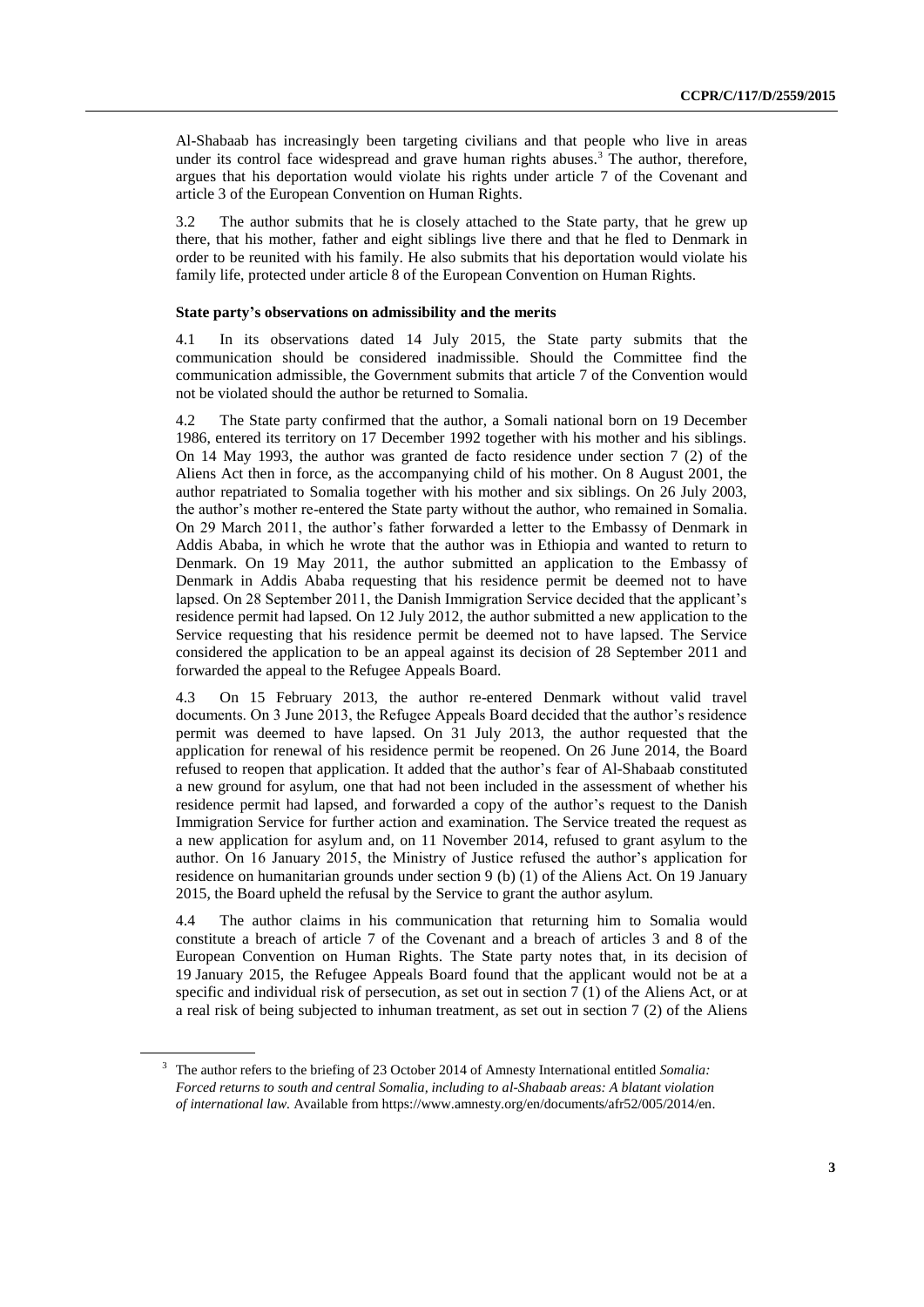Act, in case of return to his country of origin. The Board upheld the decision of 11 November 2014 of the Service to refuse asylum to the author.

4.5 The State party proceeds to provide a detailed description of its refugee status application proceedings and information on the legal basis and the functioning of the Refugee Appeals Board.<sup>4</sup>

4.6 The State party submits that the author has failed to establish a prima facie case for the purpose of establishing the admissibility of his communication for a violation of article 7 of the Covenant. Therefore, it has not been established that there are substantial grounds for believing that the author is in danger of being subjected to inhuman or degrading treatment or punishment if returned to Somalia. The State party considers this part of the communication to be manifestly unfounded and therefore inadmissible. The State party also maintains that the author's claim of a violation of articles 3 and 8 of the European Convention on Human Rights does not concern the Covenant and therefore falls outside the scope of the competence of the Committee as set out in article 3 of the Optional Protocol. Accordingly, the State party submits that this part of the communication should be considered inadmissible *ratione materiae* pursuant to rule 96 (d) of the Committee's rules of procedure as being incompatible with the provisions of the Covenant.

4.7 Should the Committee find the author's communication admissible, the State party submits that the author has not sufficiently established that returning him to Somalia would constitute a violation of article 7 of the Covenant. The State party notes that the Committee has indicated that the risk must be personal and that there is a high threshold for providing substantial grounds for establishing that a real risk of irreparable harm exists.<sup>5</sup> The State party's obligations under article 7 of the Covenant are reflected in section 7 (2) of the Aliens Act, pursuant to which a residence permit is issued to an alien, upon application, if the alien risks being subjected to the death penalty, to torture or to inhuman or degrading treatment or punishment should he or she be returned to his or her country of origin.

4.8 The State party also notes that there is no new information in the author's communication to the Committee on his conflicts in his country of origin as compared with the information available on 19 January 2015 when the Refugee Appeals Board decided on the appeal. The State party observes that the document entitled "UNHCR position on returns to Southern and Central Somalia" and the report published by Amnesty International on 23 October 2014 entitled "Forced returns to South and Central Somalia, including Al-Shabaab areas: a blatant violation of international law", <sup>6</sup> were known to the Board when it decided on the appeal on 19 January 2015, which is why those reports, and several other reports on conditions in Somalia, were taken into account by the Board in its assessment of the matter. In its decision of 19 January 2015, the Board found that the author had not been subjected to any ill-treatment before he left Somalia that would independently justify asylum and, having considered the background information available, it also found that the author's subjective fear was not based on such objective grounds as would justify asylum.

4.9 As regards the author's subjective fear of returning to Somalia, the Government of the State party observes that, in line with article  $1 \text{ A}$  (2) of the Convention relating to the Status of Refugees, the author must have a well-founded fear of persecution to fall within the scope of the Convention. That means that the author's fear must be justified by objective facts. The Government observes in this respect that, regardless of whether the Refugee Appeals Board may have considered as a fact the author's statement that Al-

<sup>4</sup> For a full description, see communication No. 2493/2014, *A.H.A. v. Denmark*, Views adopted on 8 July 2016, paras. 4.2-4.7.

<sup>5</sup> See, inter alia, the Views adopted by the Committee on 26 March 2014 in *J.J.M. v. Denmark*, para. 9.2.

<sup>6</sup> Available from www.refworld.org/docid/544a20c74.html.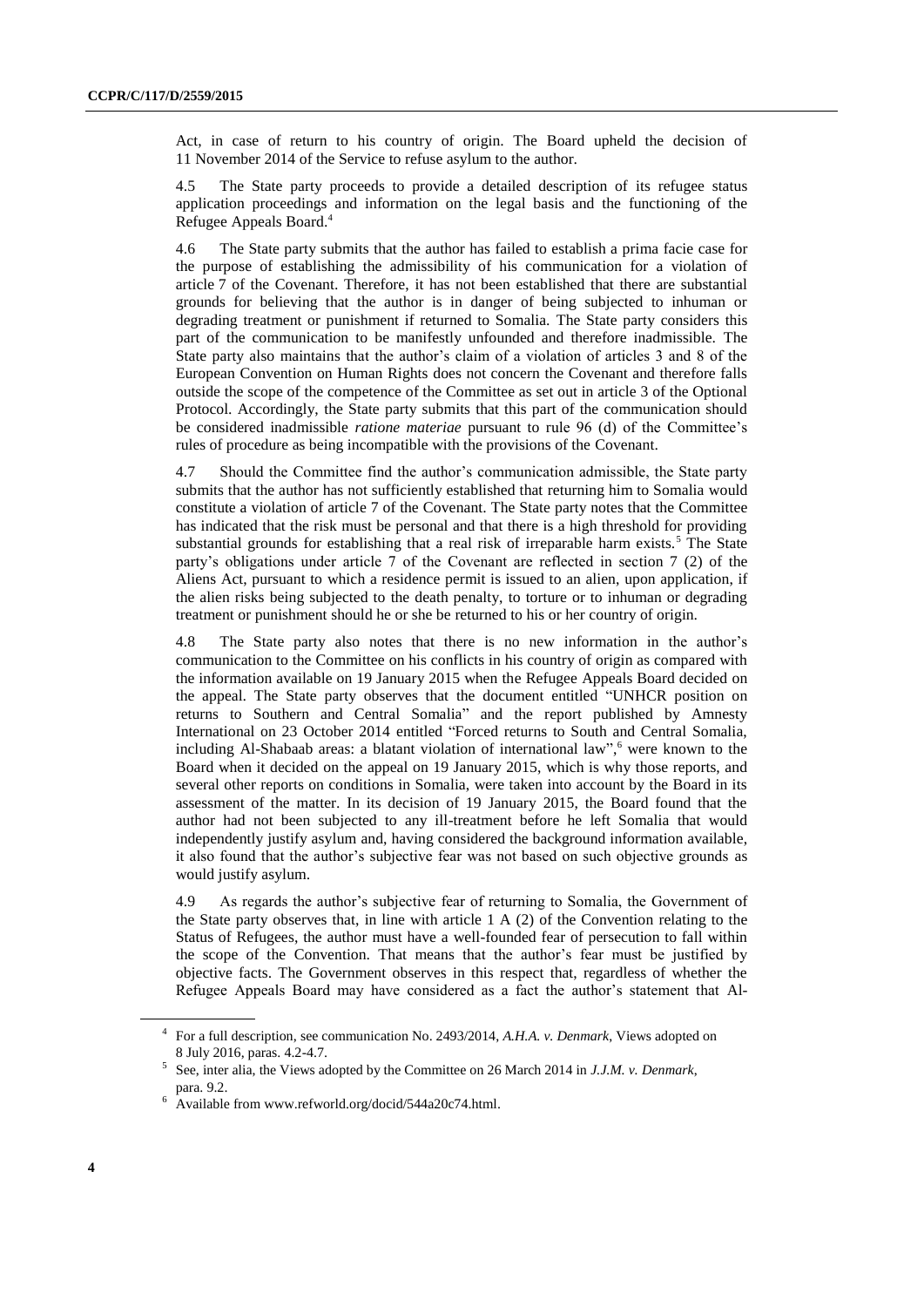Shabaab attempted to forcibly recruit him over the telephone once in 2010, the Board found that the author would not, for that reason, be at a real risk of persecution or abuse by Al-Shabaab or others if returned to Somalia. The State party notes that the author stated in support of his case that he was contacted only that one time and that he had not previously experienced any conflict with members of Al-Shabaab. It also notes that Al-Shabaab has not contacted the author since 2010, nor has it contacted his uncle, with whom he lived at the time of the alleged call from Al-Shabaab.

4.10 Moreover, the State party maintains that the attempt to recruit him in 2010 does not mean that the author belongs to a group of persons who would be at risk of persecution if returned to Somalia, nor does the background information available on Somalia support this allegation. The State party refers to the report entitled "Update on security and protection issues in Mogadishu and South-Central Somalia", published by Landinfo and the Danish Immigration Service in March 2014, in which it is stated that, according to an international non-governmental organization: "Forced recruitment to al-Shabaab is only relevant in those areas where al-Shabaab is in full control. Recruitment mostly takes place via the elders. Some elders may support al-Shabaab while others do not."<sup>7</sup> In addition, it appeared from the background information available that the city of Galkayo, which is where the author was born and had lived, was controlled by the Government.<sup>8</sup>

4.11 As regards the general conditions in Somalia, including in the author's home city of Galkayo, the State party submits that they are not at present of such a nature as to lead to the conclusion that everybody returning to that area is at a real risk of abuse, thereby justifying the granting of asylum solely as a result of their presence in the area. The State party also submits that the article dated 2 January  $2015^{\circ}$  provides information only about a blast that killed one person and injured four others outside an international school in Galkayo. The article includes no information on those responsible for the attack as alleged by the author. Accordingly, the State party maintains that the author's subjective fear of returning to Somalia is not based on such objective facts, including the background information available on forced recruitment and the general situation in the author's home region, as to constitute a sufficient basis for granting asylum.

4.12 The author has stated that the decision of the Refugee Appeals Board was contrary to section 26 of the Aliens Act, as section 26 provides that the Board must consider whether a foreigner with a close attachment to Denmark should be allowed to stay. The State party observes in this respect that the above is not a correct construction of Danish law. Section 26 (1) of the Aliens Act provides as follows:

In deciding on expulsion, regard must be had to the question whether expulsion must be assumed to be particularly burdensome, in particular because of (i) the alien's ties with the Danish society; (ii) the alien's age, health, and other personal circumstances; (iii) the alien's ties with persons living in Denmark; (iv) the consequences of the expulsion for the alien's close relatives living in Denmark, including in relation to … family unity; (v) the alien's slight or non-existent ties with his country of origin or any other country in which he may be expected to take up residence; and (vi) the risk that, in cases other than those mentioned in section 7 (1) and (2) or section 8 (1) and (2), the alien will be ill-treated in his country of origin or any other country in which he may be expected to take up residence.

4.13 The State party maintains that the provision in section 26 of the Aliens Act applies to cases concerning expulsion from Denmark. The provision also applies to cases

<sup>7</sup> Available from www.refworld.org/docid/539193314.html.

<sup>&</sup>lt;sup>8</sup> See, in particular, page 1 of the document entitled "Addendum to 2010 UNHCR eligibility guidelines for assessing the international protection needs of asylum seekers from Somalia", which relates specifically to the city of Galkayo. Available from www.refworld.org/docid/4f675c5e2.html.

<sup>9</sup> Available from http://allafrica.com/stories/201501030132.html.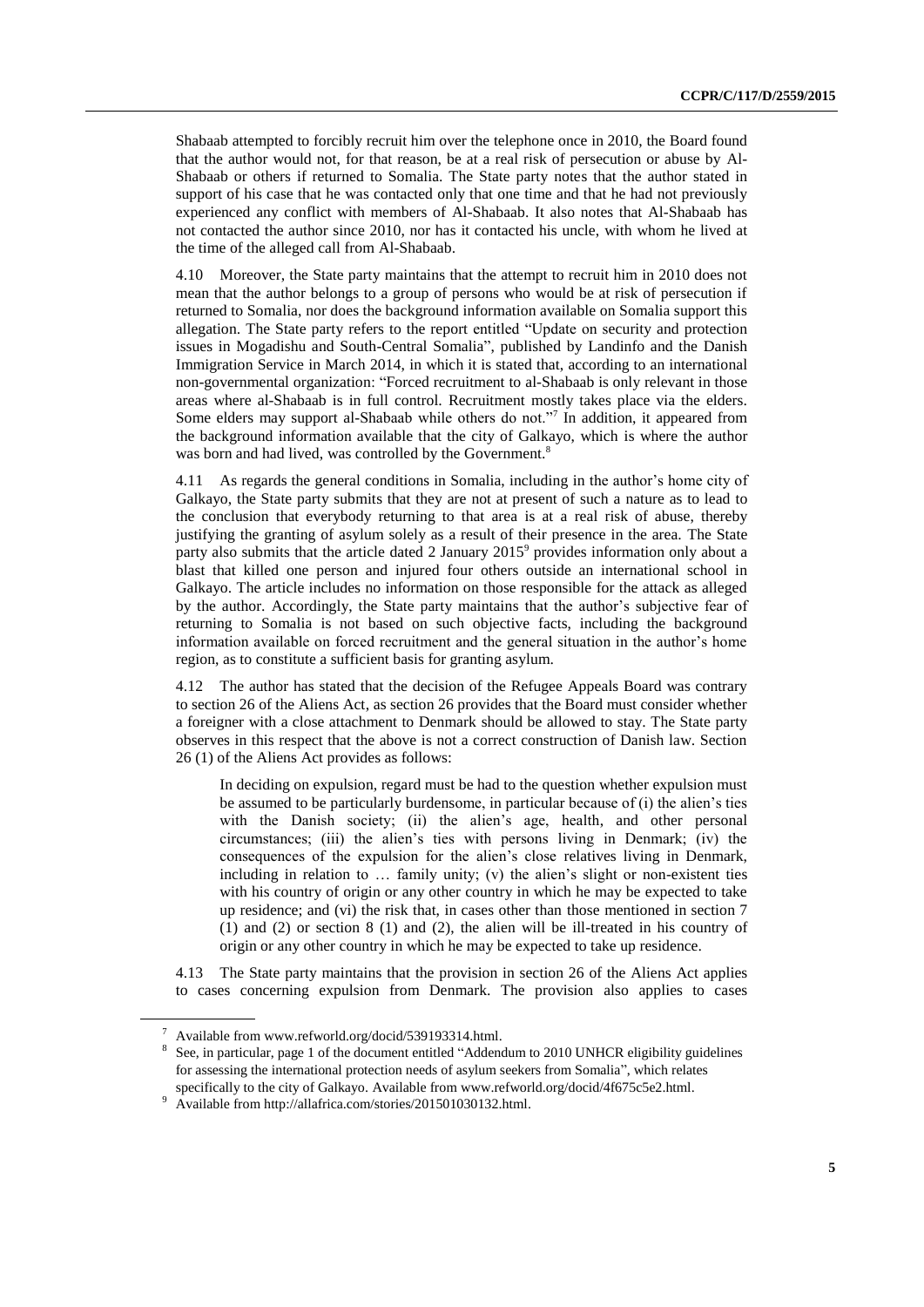concerning the revocation of or refusal to renew a residence permit granted under section 7 and the first sentence of section 19 (6) of the Act. The provision does not apply to asylum cases falling within section 7 of the Act. Accordingly, the provision does not apply to the author's case.

4.14 The State party notes that the fact that the author's whole family, except for his sister, live in Denmark, that the author speaks fluent Danish and that the author has close ties with Danish society because of his family are not relevant for asylum purposes. It also notes that the fact that the author will have no close family in Somalia in case of his return because his uncle has died does not independently justify asylum. The Government observes in this respect that it appears from page 4 of the report on the asylum screening interview conducted by the Danish Immigration Service on 30 October 2014 that the author, who is now a 29-year-old man in good health, has stated that he has distant clan and family relations in Galkayo and that he maintains contact with his friends in Galkayo through Facebook.

4.15 The State party maintains that the Refugee Appeals Board included all relevant information in its decision and that the communication has not brought to light any information substantiating that the author will be at such a risk of persecution or abuse upon his return to Somalia as to justify asylum. It refers to the Committee's Views in *P.T. v. Denmark*<sup>10</sup> and in *Mr. X and Ms. X v. Denmark*<sup>11</sup> and maintains that the same guarantees of due process apply to the author in the present case.

4.16 The State party submits that the author's communication to the Committee merely reflects the author's disagreement with the assessment of the background information made by the Refugee Appeals Board and that he failed to identify any irregularity in the decisionmaking process or any risk factors that the Board has failed to take properly into account. Therefore, it maintains that the author was trying to use the Committee as an appellate body to have the factual circumstances advocated in support of his claim for asylum reassessed by the Committee. The State party submits that the Committee must give considerable weight to the findings of the Board, which is better placed to assess the factual circumstances of the author's case.

## **Author's comments on the State party's observations**

5.1 In his comments of 24 September 2015, the author submits that he has at all times "lifted the burden of proof" by describing and documenting every claim and statement he has made. He has established that there are substantial grounds for believing that he would be at risk of being subjected to persecution and mistreatment. The author denies trying to use the Committee as an appellate body to have the factual circumstances in support of his claim for asylum reassessed by the Committee. He maintains that the Refugee Appeals Board did not take his extraordinary conditions in consideration and did not apply correctly section 26 of the Aliens Act.

5.2 The author reiterates that he has close ties to Denmark. His entire family lives there and he speaks the language fluently. His parents and eight of his siblings live in Aarhus, Denmark. He fled from Somalia because he fears the militia Al-Shabaab, and fled to Denmark to be reunited with his relatives. He maintains that the Refugee Appeals Board failed to consider his close connection to Denmark. Pursuant to section 26 of the Aliens Act, if a person has a close connection to Denmark, that fact must be take into account in considering whether he or she should be allowed to stay. Furthermore, the author does not have any relations left in Somalia. He argues that the State party would violate section 26 of the Aliens Act and article 8 of the European Convention on Human Rights.

<sup>&</sup>lt;sup>10</sup> See communication No. 2272/2013, Views adopted on 1 April 2015, para. 7.3.

 $11$  See communication No. 2186/2012, Views adopted on 22 October 2014, para. 7.5.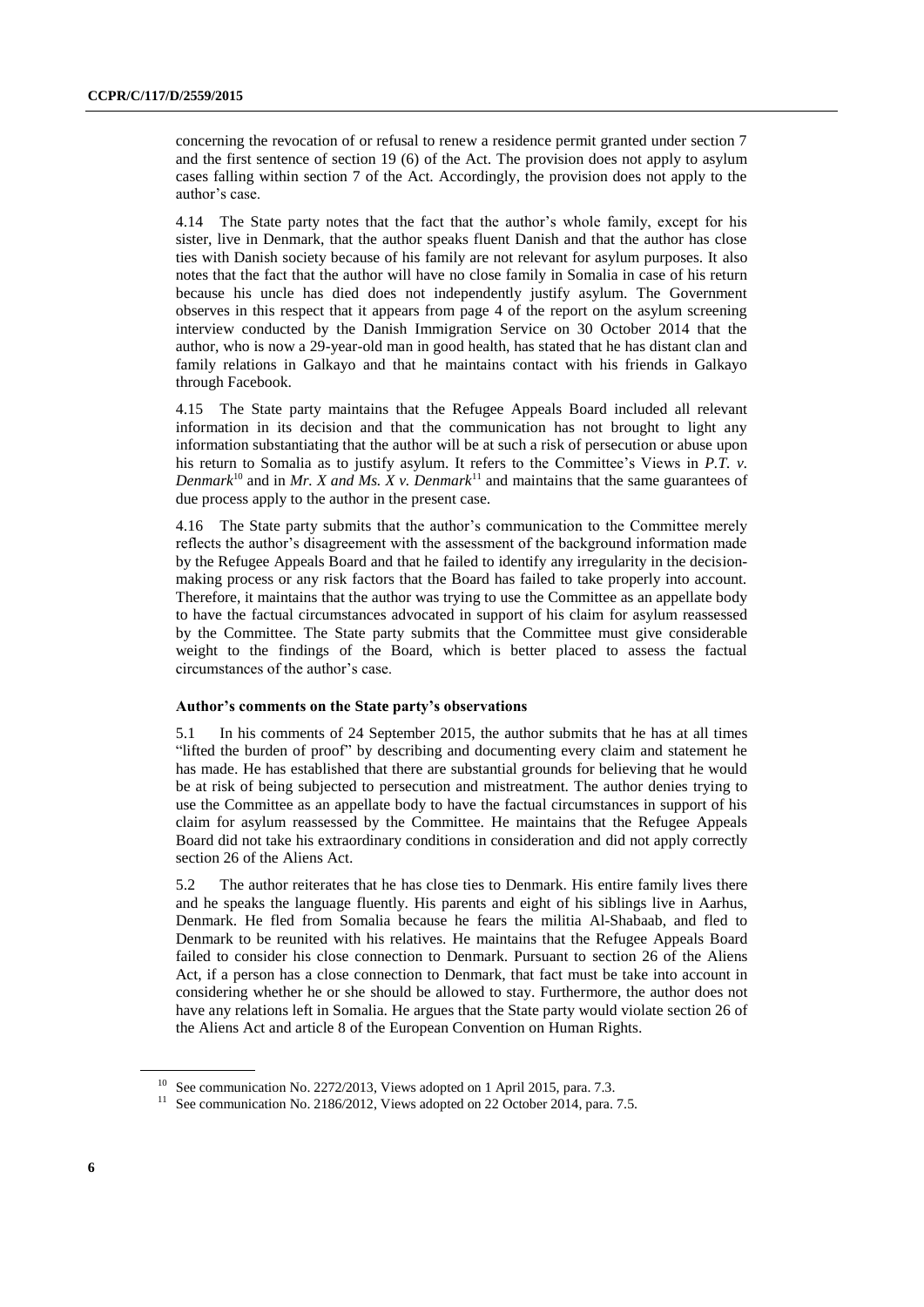5.3 The author submits that after interim measures were granted by the Committee, he started studying in a school that offered a range of different classes for young adults. He obtained a driving licence. Most importantly, he was reunited with his family and friends. He has integrated into Danish society and is now no different from other Danish young adults. He maintains that his deportation would constitute a severe violation of article 8 of the European Convention on Human Rights. He has no family in Somalia and would be living in constant fear of Al-Shabaab. He also maintains that the current conditions in Somalia for people who have refused to join Al-Shabaab are of such character as to place him at real risk of being exposed to torture. He argues that the State party has failed to establish why he should not be granted asylum and reiterates that his planned deportation would violate his rights under article 7 of the Covenant.

#### **State party's further observations**

6.1 In its observations dated 28 October 2015, the State party submits that the author's submission of 24 September 2015 does not give rise to any further comments by the State party. It reiterates that the author's claim of an alleged violation of article 8 of the European Convention on Human Rights does not concern the Covenant and therefore falls outside the scope of competence of the Committee as set out in article 3 of the Optional Protocol. It also reiterates that section 26 of the Aliens Act does not apply to asylum cases falling within section 7 of that Act. Accordingly, the provision does not apply to the author's case.

6.2 The State party maintains that the communication is manifestly ill-founded and should be declared inadmissible. Should the Committee find the communication admissible, the State party maintains that returning the author to Somalia would not constitute a violation of the provisions of the Covenant.

#### **Issues and proceedings before the Committee**

#### *Consideration of admissibility*

7.1 Before considering any claims contained in a communication, the Committee must, in accordance with rule 93 of its rules of procedure, decide whether or not it is admissible under the Optional Protocol.

7.2 The Committee has ascertained, as required under article 5 (2) (a) of the Optional Protocol, that the same matter is not being examined under another procedure of international investigation or settlement.

7.3 The Committee notes the author's statement that his application for asylum and the application requesting that his residence permit be deemed not to have lapsed have been rejected by the Danish Immigration Service and the Refugee Appeals Board, that the decisions of the Board are not subject to appeal and that domestic remedies have, therefore, been exhausted. This has not been challenged by the State party. The Committee also notes the State party's submission that on 16 January 2015 the Ministry of Justice refused the author's application for residence on humanitarian grounds.Therefore, the Committee considers that domestic remedies have been exhausted as required by article 5 (2) (b) of the Optional Protocol.

7.4 The Committee notes the author's allegation that his return to the Somalia would put him at risk of being subjected to torture. The author bases this allegation on the fact that in 2010 members of the militant group Al-Shabaab contacted him by telephone and wanted him to join them, that he left the country because he did not want to do that and that refusing to be recruited by Al-Shabaab meant being at risk of being killed.

7.5 The Committee notes that the Refugee Appeals Board thoroughly examined the author's claim and considered his personal circumstances, as well as the general situation of young males who are at threat of being recruited by Al-Shabaab, and concluded that the author's personal background does not place him at risk of being tortured. The Committee